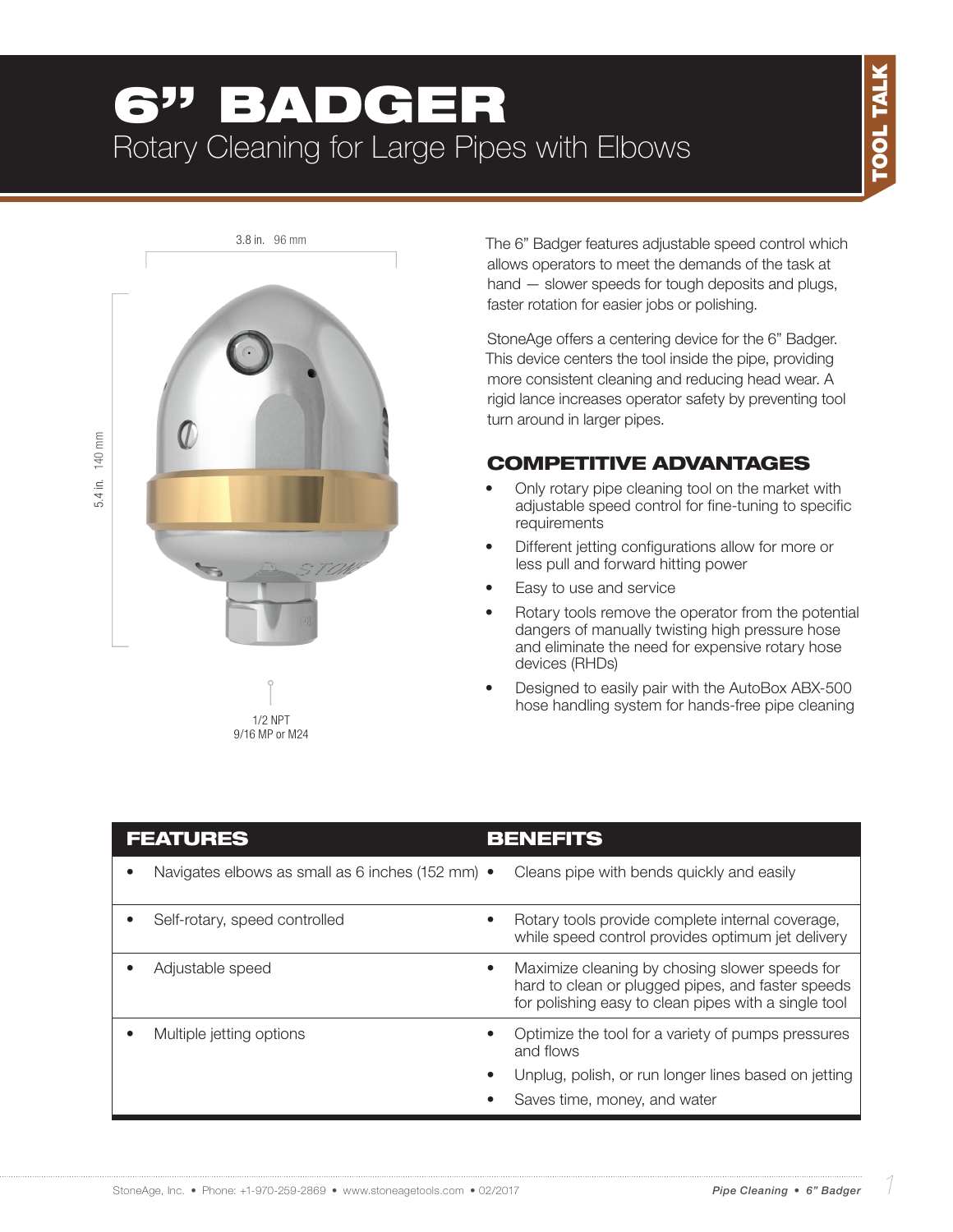

## QUESTIONS TO ASK YOUR CUSTOMER

- What type of cleaning is required hard scale, soft material flush or completely plugged?
- Are there any bends or vertical climbs in the pipe between access points?
- What size and length of hose are you using?
- What pressure and flow are you operating?
- Do you need an adapter?
- Do you need a backout preventer? *You should always use a backout preventer with high pressure pipe cleaning tools.*
- Do you need a centralizer or stinger?

### OTHER INFORMATION

- The 6" Badger can be paired with the AutoBox ABX-500 for a complete hands-free pipe cleaning solution.
- A stinger or centering device is required when the ID of the pipe is 1.5 times larger the diameter of the tool being used, as described in the WJTA Recommended Guide.

| <b>MODEL</b>                               | <b>BA-P8</b>                   |                                |  |
|--------------------------------------------|--------------------------------|--------------------------------|--|
| <b>Pressure Range</b>                      | $2-15k$ psi<br>140-1000 bar    | $12 - 22k$ psi<br>840-1500 bar |  |
| <b>Flow Range</b>                          | $15 - 55$ gpm<br>57-208 l/min  | $14 - 43$ gpm<br>53-163 l/min  |  |
| <b>Flow Coefficient</b>                    | 2.3 <sub>Cv</sub>              | 2.3 <sub>Cv</sub>              |  |
| <b>Rotation Speed</b>                      | $50 - 300$ rpm<br>(Adjustable) | 50-300 rpm<br>(Adjustable)     |  |
| <b>Inlet Connection</b>                    | $1/2$ NPT                      | 9/16 MP, M24                   |  |
| <b>Port Size</b>                           | 1/4 NPT (P4)                   | 1/4 NPT (P4)                   |  |
| <b>Nozzle Type</b>                         | APF4                           | APF4                           |  |
| <b>Port Plug</b>                           | <b>GP 025-P4SS</b>             | <b>GP 025-P4SS</b>             |  |
| <b>Diameter</b>                            | $3.8$ in. $96$ mm              | 3.8 in. 96 mm                  |  |
| Length                                     | 5.4 in. 140 mm                 | 5.4 in. 140 mm                 |  |
| Weight                                     | 8.0 lb 3.6 kg                  | 8.0 lb 3.6 kg                  |  |
| <b>Maximum Water</b><br><b>Temperature</b> | 160 °F<br>70 °C                | 160 °F 70 °C                   |  |

## TOOL SPECIFICATIONS

*Visit our website for tool resources including operation and maintenance videos:* 

#### WWW.STONEAGETOOLS.COM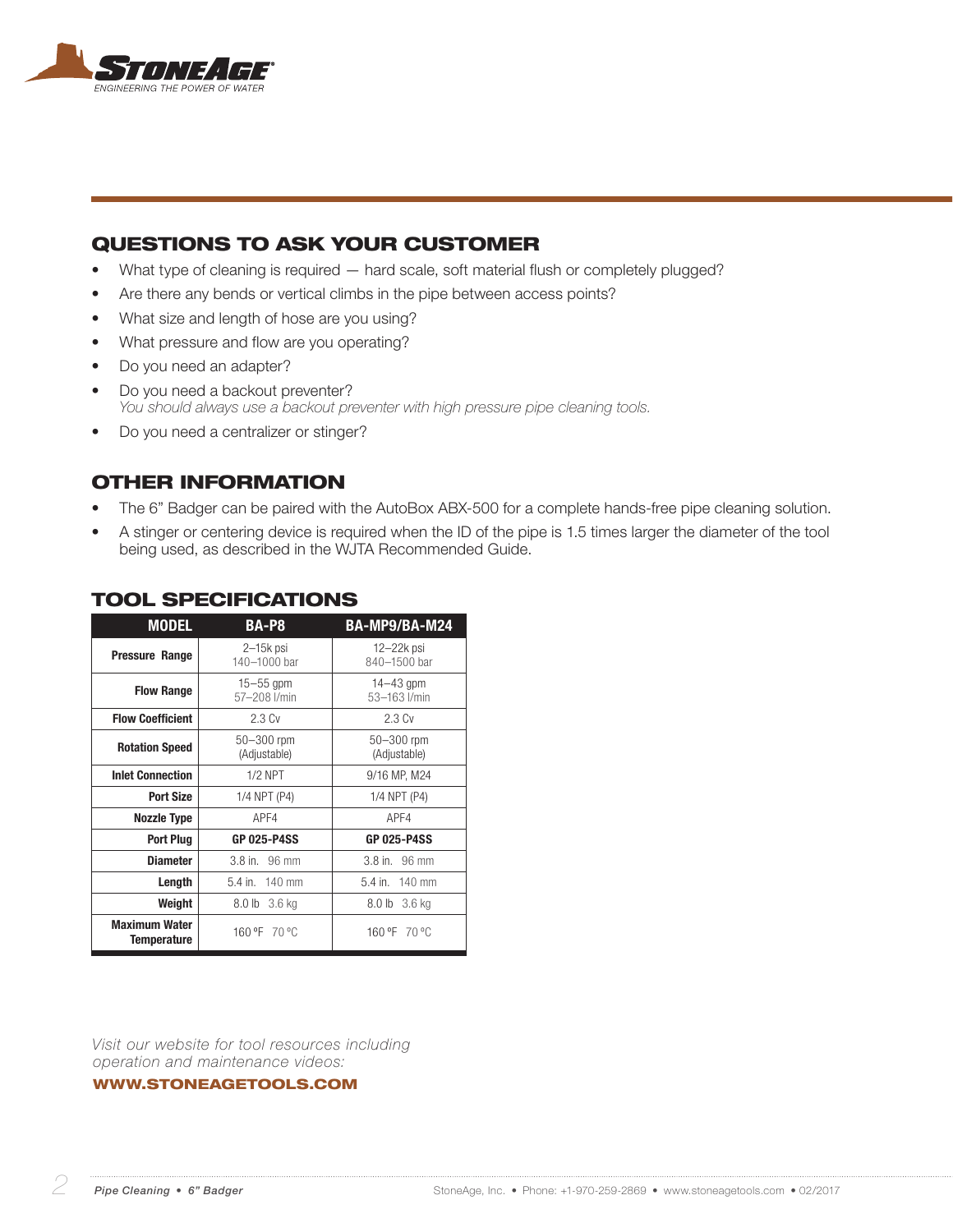

### A complete 6" Badger tool configuration requires the following components:

- 1. Appropriate tool option for the working pressure and inlet connection
- 2. Nozzles/Plugs of appropriate number and size

### The following items may also be required:

- Suitable hose adapter
- **Backout preventer**

### To configure a 6" Badger tool, the following information should be obtained:

- Pump pressure and flow
- Hose length and ID
- Hose end fitting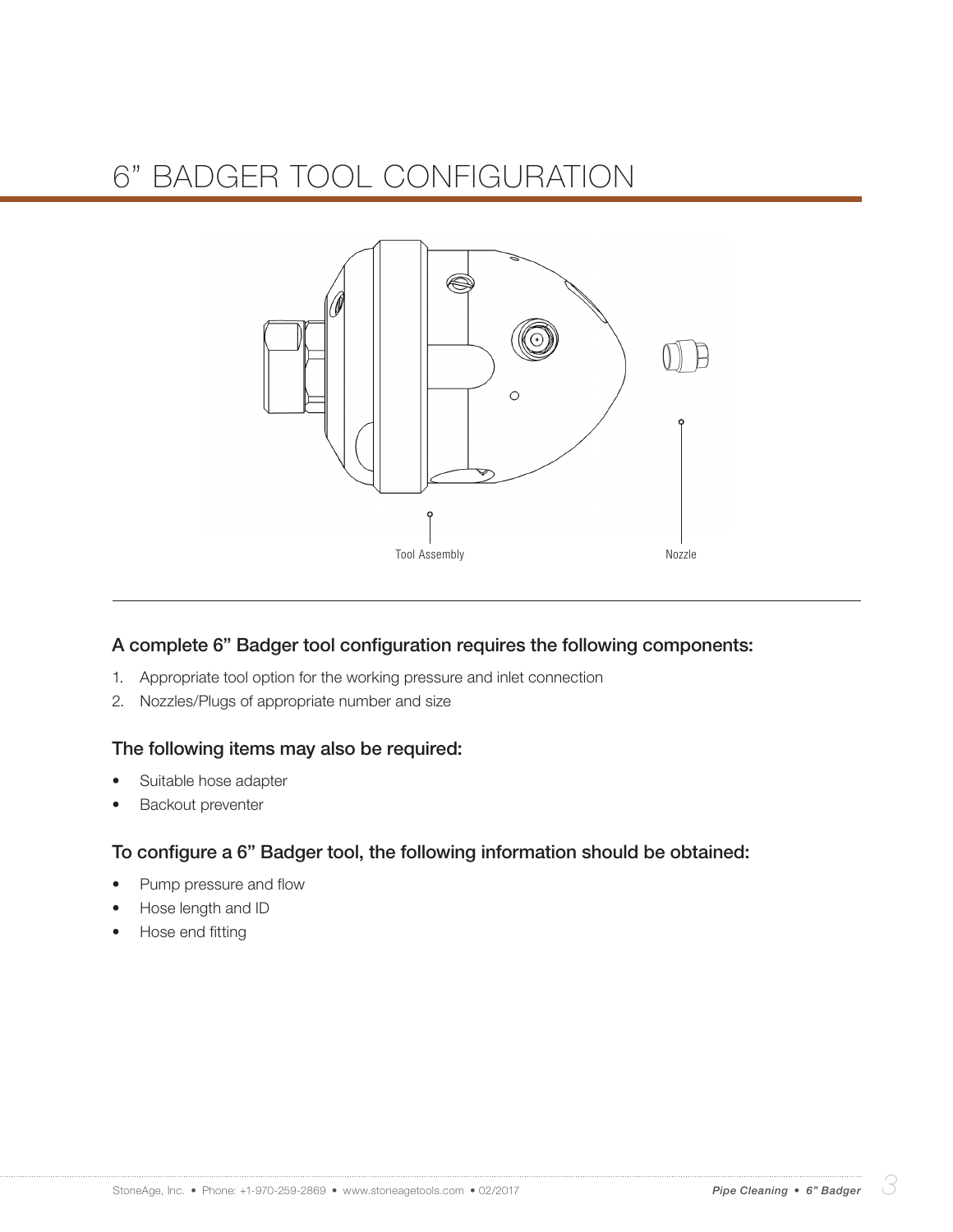

## STANDARD PACKAGES

StoneAge offers standardized 6" Badger tool packages for the most commonly used configurations. All 6" Badger tool packages come fully assembled and include: 1. Tool, 2. Nozzles specified to jetting.

*PLEASE NOTE: Hose adapters are not included in these packages. If an adapter is required for your configuration, it must be ordered separately. See Fittings and Adapters for options.*

| <b>MAXIMUM</b><br><b>PRESSURE</b> | <b>INLET CONNECTION</b> | <b>PACKAGE CONTENTS</b>                               | <b>PACKAGE PART ID</b> |
|-----------------------------------|-------------------------|-------------------------------------------------------|------------------------|
| 15k psi<br>$1000$ bar             | 1/2 NPT Female          | 1 x 6" Badger tool assembly<br>5 x APF4 nozzles/plugs | <b>BA-P8-PKG</b>       |
| 22k psi                           | M24 Female              | 1 x 6" Badger tool assembly<br>5 x APF4 nozzles/plugs | BA-M24-PKG             |
| 1500 bar                          | 9/16 MP Female          | 1 x 6" Badger tool assembly<br>5 x APF4 nozzles/plugs | <b>BA-MP9-PKG</b>      |

The following table shows the configurations of standard 6" Badger tool packages:

### When ordering a 6" Badger package, you should specify:

- 1. Package Part ID
- 2. Pump pressure and flow
- 3. Jetting configuration with nozzle/plug locations
- 4. Hose length and ID
- 5. Hose end fitting

#### FOR **FXAMPLE:**

| QTY | PART ID          | DESCRIPTION                             |  |
|-----|------------------|-----------------------------------------|--|
|     | <b>BA-P8-PKG</b> | 15,000 psi, 25 gpm, 100 ft 1/2" ID hose |  |

### ORDERING BY LINE ITEM

Complete tools can be configured by following the steps outlined on the following pages. Contact your StoneAge Customer Service for questions about specific applications.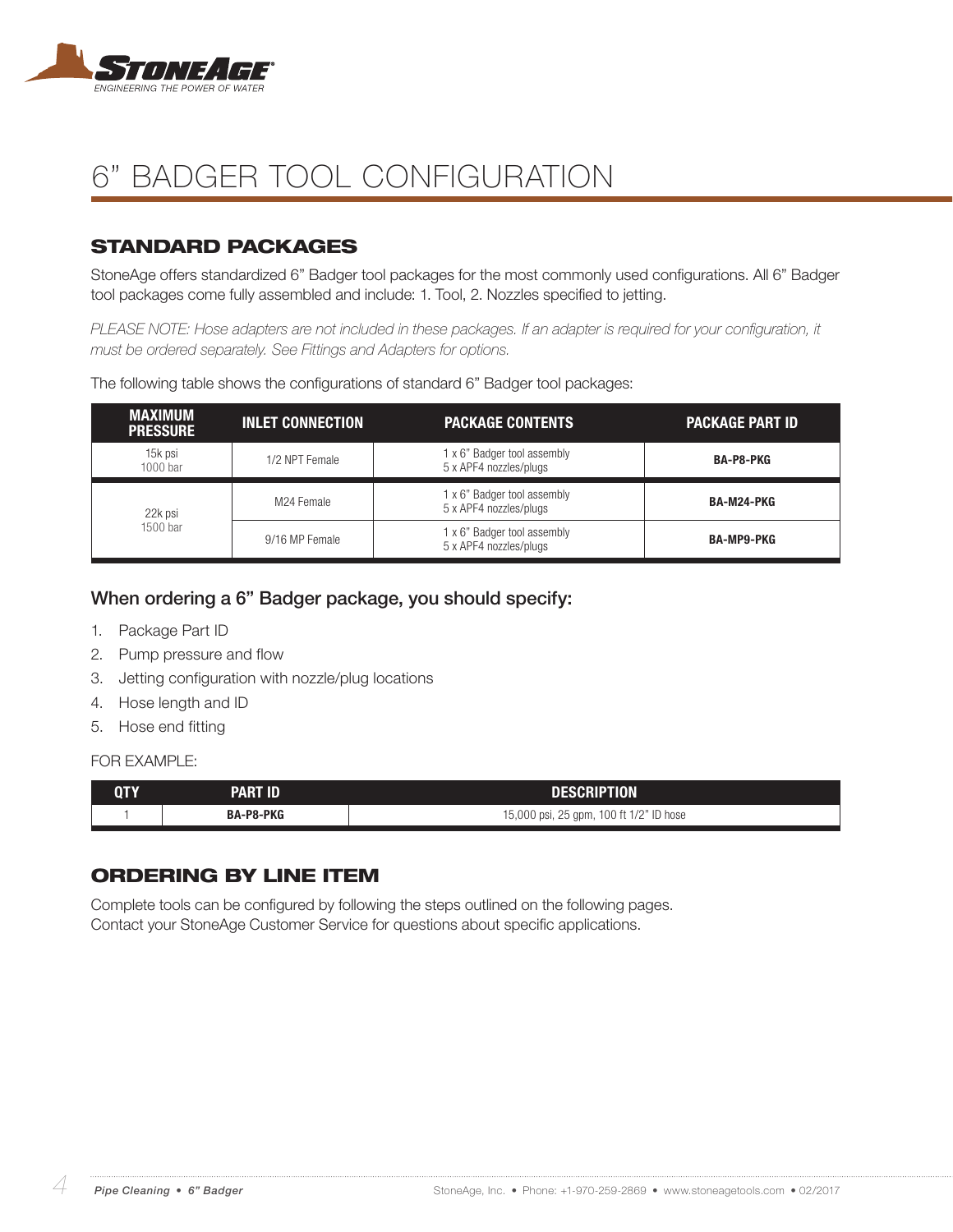# STEP1 \TOOL SELECTION

There are nine 6" Badger tool options available. The correct tool is selected based on the maximum working pressure and inlet connection.

| <b>INLET CONNECTION</b> | <b>MAXIMUM PRESSURE</b> | <b>FLOW</b>             | <b>SWIVEL PART ID</b> |
|-------------------------|-------------------------|-------------------------|-----------------------|
|                         |                         | 15-24 gpm 57-91 l/min   | <b>BA-P8-R40</b>      |
| 1/2 NPT Female          | 15k psi<br>$1000$ bar   | 23-33 gpm 87-125 l/min  | <b>BA-P8-R31</b>      |
|                         |                         | 33-55 gpm 125-208 l/min | <b>BA-P8-R21</b>      |
|                         |                         | 14-21 gpm $53-80$ l/min | <b>BA-M24-R40</b>     |
| M <sub>24</sub> Female  | 22k psi<br>1500 bar     | 21-30 gpm 80-114 l/min  | <b>BA-M24-R31</b>     |
|                         |                         | 30-43 qpm 114-163 l/min | <b>BA-M24-R21</b>     |
|                         |                         |                         | <b>BA-MP9-R40</b>     |
| 9/16 MP Female          | 22k psi<br>1500 bar     | 21-30 gpm 80-114 l/min  | <b>BA-MP9-R31</b>     |
|                         |                         | 30-43 gpm 114-163 l/min | <b>BA-MP9-R21</b>     |

# STEP 2 \**HOSE ADAPTER**

A hose adapter may be required. See *Fittings and Adapters* for options depending on the inlet connection.

# STEP 3 \ NOZZLES AND PLUGS

The 6" Badger can be jetted in different configurations depending on the application. The table below shows commonly used nozzle/plug configurations for the 6" Badger tool.

| <b>15º PORT</b><br>100° PORTS |            | <b>135º PORTS</b> |
|-------------------------------|------------|-------------------|
| 2 x Nozzle<br>1 x Nozzle      |            | 2 x Nozzle        |
| 1 x Plug                      | 2 x Nozzle | 2 x Nozzle        |
| 1 x Nozzle                    | 2 x Plug   | 2 x Nozzle        |

Once you have confirmed the required jetting configuration, use the StoneAge Jetting App to determine nozzle sizes:

#### JETTING.STONEAGETOOLS.COM

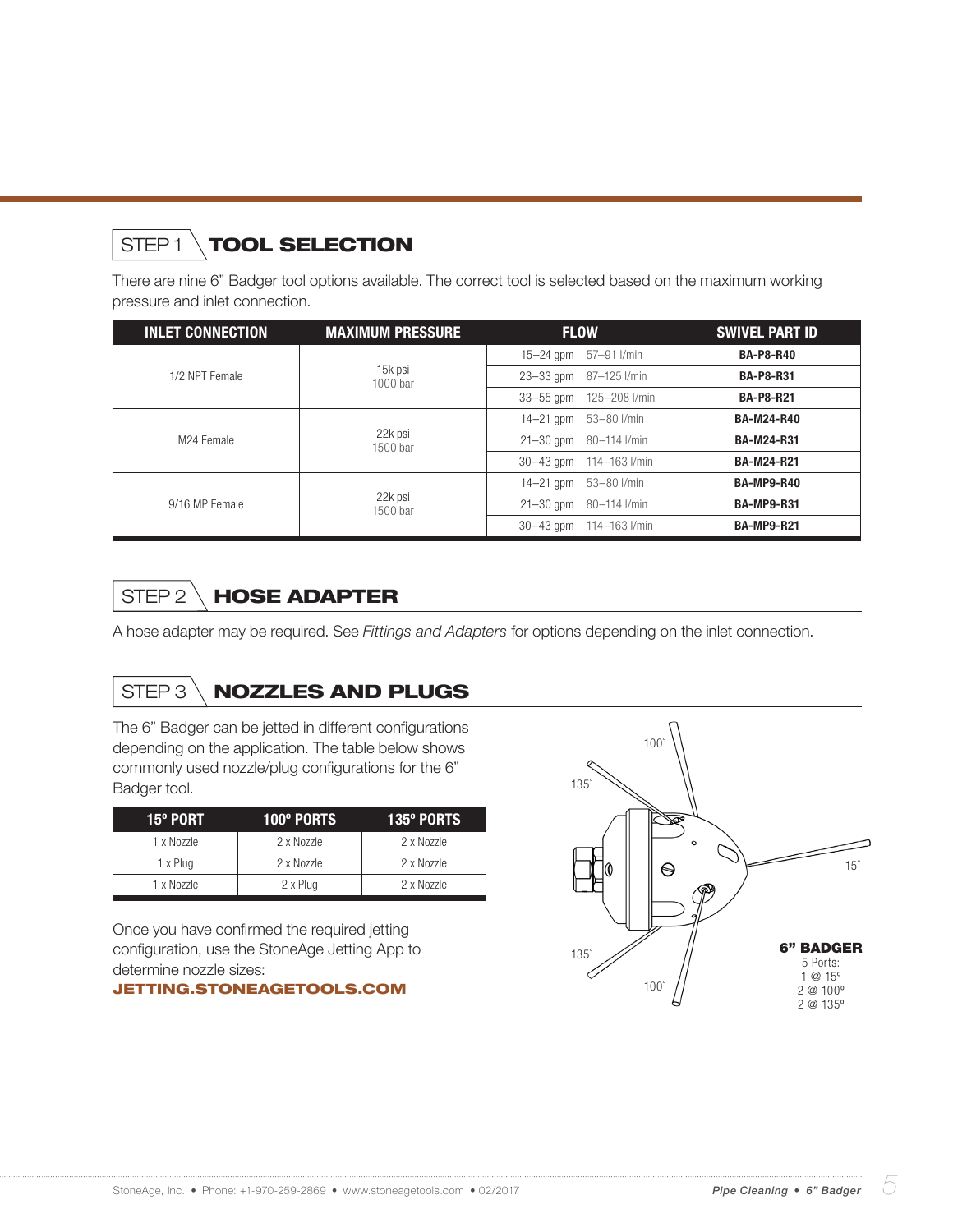

# STEP 4 \ **CENTRALIZER OPTIONS**

A centralizer helps to protect the tool as it passes through the pipe and balances jet standoff distance for more consistent cleaning. In cases where pipe size is more than 1.5 times the diameter of the tool, a centralizer is an important safety device, preventing the tool from turning around and thrusting backwards out of the pipe.

Centralizer specifications vary for each 6" Badger tool model.

### The following components are required:

- 1. Centralizer weldment assembly
- 2. Extension nipple
- 3. Coupler
- 4. Collar and Antivibe gland for BA-MP9 tool models
- 5. Hose adaper may be required for BA-M24 and BA-MP9 tool models



WELDMENT ASSEMBLY BA-385-P8, BA 385-M24, BA 385-MP9



9.0 in. 229 mm 10 in. 254 mm

Centralizer weldment assembly component parts can be ordered individually, by Part ID listed in the table below:

| REF# | <b>PART ID</b>   | <b>DESCRIPTION</b>    | <b>QUANTITY PER ASSEMBLY</b> |   |                       |
|------|------------------|-----------------------|------------------------------|---|-----------------------|
|      |                  |                       | <b>BA 385-P8</b>             |   | BA 385-M24 BA 385-MP9 |
|      | <b>BA 385.1</b>  | Weldment, Centralizer |                              |   |                       |
|      | BA 385.1-M24     | Weldment, Centralizer |                              |   |                       |
| っ    | <b>BA 386-10</b> | Fin                   | 3                            |   |                       |
| 3    | GB 525-04        | Bolt, Hex.25-20x1.00  | 6                            | 6 | 6                     |
| 4    | GB 537-03        | Bolt, Hex .37-16x.75  |                              |   |                       |
| 5    | <b>GN 525-L</b>  | Nylok nut             | 6                            | 6 | 6                     |
| 6    | <b>BA387</b>     | Spacer, M9            |                              |   |                       |

7.0 in. 178 mm 7.5 in. 191 mm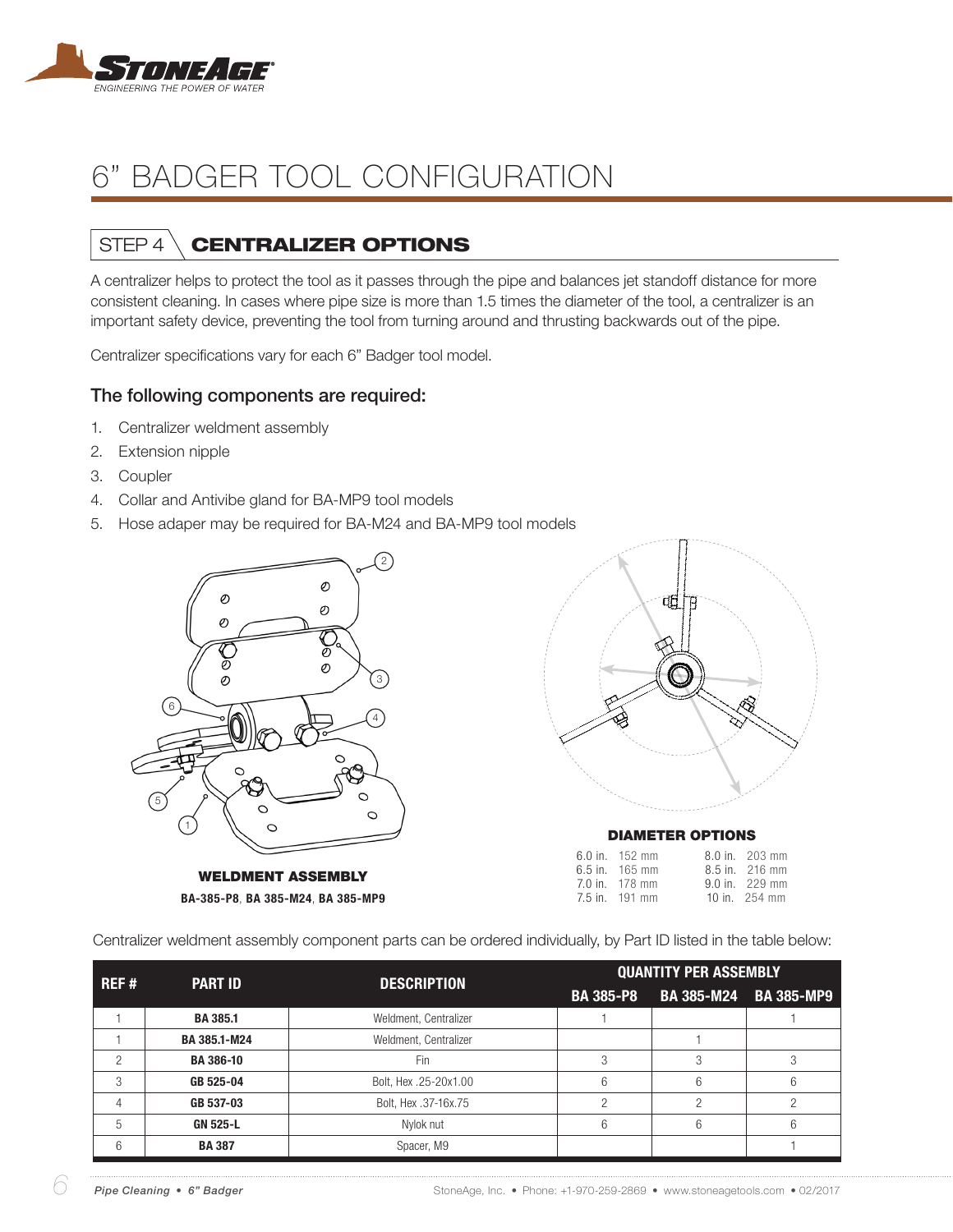## CENTRALIZER OPTIONS FOR BA-P8 TOOLS



#### CENTRALIZER WELDMENT ASSEMBLY

| <b>TOOL</b> | <b>PART ID</b>  | <b>WEIGHT</b> |  |
|-------------|-----------------|---------------|--|
| BA-P8       | <b>BA385-P8</b> | 6.0 lb 2.7 kg |  |

#### EXTENSION NIPPLE

| PIPE I.D.                       | <b>NIPPLE LENGTH</b>  | PART ID        |
|---------------------------------|-----------------------|----------------|
| $8 - 10$ in.<br>$203 - 254$ mm  | 6 in $152 \text{ mm}$ | SA 356-P8P8-6  |
| $10 - 12$ in.<br>254-305 mm     | 8 in. 203 mm          | SA 356-P8P8-8  |
| $12 - 16$ in.<br>$305 - 406$ mm | 12 in. 305 mm         | SA 356-P8P8-12 |

### **COUPLER**

| <b>HOSE CONNECTION</b> | <b>PART ID</b> |
|------------------------|----------------|
| 1/2 NPT Male           | GP 052-P8P8    |
| 3/4 NPT Male           | GP 052-P8P12   |

### FOR EXAMPLE: Centralizer for BA-P8 swivel for 10 in. pipe, 1/2 NPT Male hose end

| 0TY | <b>PART ID</b>                      | <b>DESCRIPTION</b>    |  |
|-----|-------------------------------------|-----------------------|--|
|     | <b>BA 385-P8</b>                    | Weldment, Centralizer |  |
|     | SA 356-P8P8-8<br>Ext Nipple, 8" OAL |                       |  |
|     | GP 052-P8P8                         | Coupler 1/2 NPT       |  |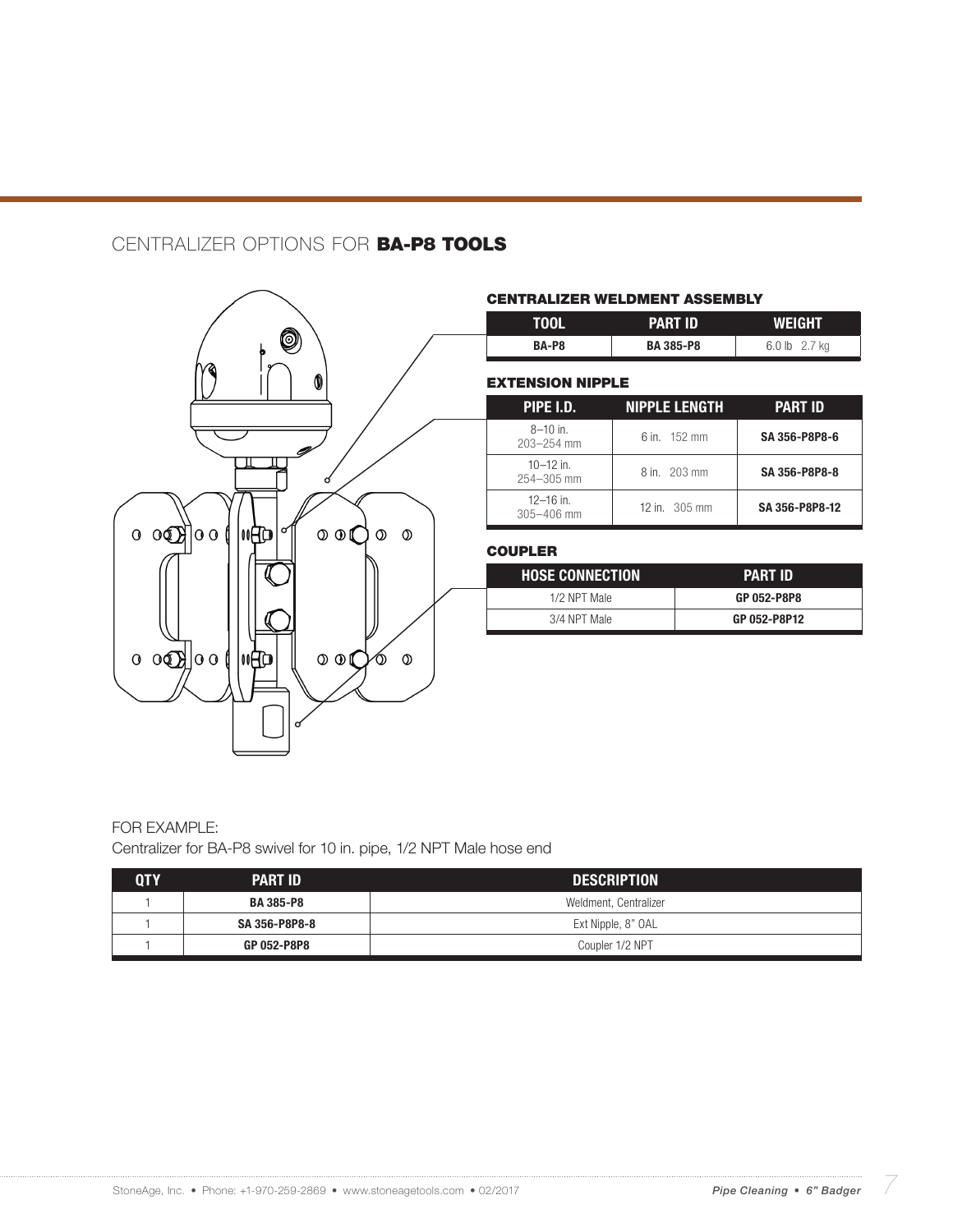

## CENTRALIZER OPTIONS FOR BA-M24 TOOLS

|                                                                                                 | <b>WELDMENT ASSEMBLY</b>    |                      |                    |
|-------------------------------------------------------------------------------------------------|-----------------------------|----------------------|--------------------|
|                                                                                                 | <b>TOOL</b>                 | <b>PART ID</b>       | <b>WEIGHT</b>      |
| Ø<br>$\mathbf{o}$                                                                               | <b>BA-M24</b>               | <b>BA 385-M24</b>    | 9.0 lb 4.1 kg      |
|                                                                                                 | <b>EXTENSION NIPPLE</b>     |                      |                    |
|                                                                                                 | <b>PIPE I.D.</b>            | <b>NIPPLE LENGTH</b> | <b>PART ID</b>     |
|                                                                                                 | $8 - 10$ in.<br>203-254 mm  | 6 in. 152 mm         | SA 368-M24M24-6    |
| ᢛ<br>ø                                                                                          | $10 - 12$ in.<br>254-305 mm | 8 in. 203 mm         | SA 368-M24M24-8    |
| $0 \mathbb{O}$ $ 00 $<br>l II⊡<br>$\circ \circ \mathbb{C}$<br>$\mathcal{O}$<br>$\mathbf 0$<br>0 | $12 - 16$ in.<br>305-406 mm | 12 in. 305 mm        | SA 368-M24M24-12   |
|                                                                                                 | <b>COUPLER</b>              |                      |                    |
|                                                                                                 | <b>HOSE CONNECTION</b>      |                      | <b>PART ID</b>     |
|                                                                                                 | 1/2 NPT Male                |                      | GP 052-P8P8        |
| $0 \oplus \mathbb{R}$<br>l∥Ap<br>$\circ$ of<br>$\mathcal{O}$<br>$\mathbf 0$                     | 3/4 NPT Male                |                      | GP 052-P8P12       |
|                                                                                                 |                             |                      |                    |
|                                                                                                 | <b>ADAPTER</b>              |                      |                    |
|                                                                                                 | <b>HOSE CONNECTION</b>      |                      | <b>PART ID</b>     |
|                                                                                                 | 1/2 BSP Female              |                      | GP 255-M240BSPP8C  |
|                                                                                                 | 3/4 BSP Female              |                      | GP 255-M240BSPP12C |
|                                                                                                 | M24 Female                  |                      | GP 255-M240M24C    |
|                                                                                                 | M36 Female                  |                      | GP 255-M240M36C    |

### FOR EXAMPLE:

Centralizer for BA-M24 swivel for 10 in. pipe, M24 Female hose end

| <b>PART ID</b>    | <b>DESCRIPTION</b>    |
|-------------------|-----------------------|
| <b>BA 385-M24</b> | Weldment, Centralizer |
| SA 368-M24M24-8   | Ext Nipple, 8" OAL    |
| GP 252-M24M24     | Coupler M24           |
| GP 255-M240M24C   | Hose adapter M24      |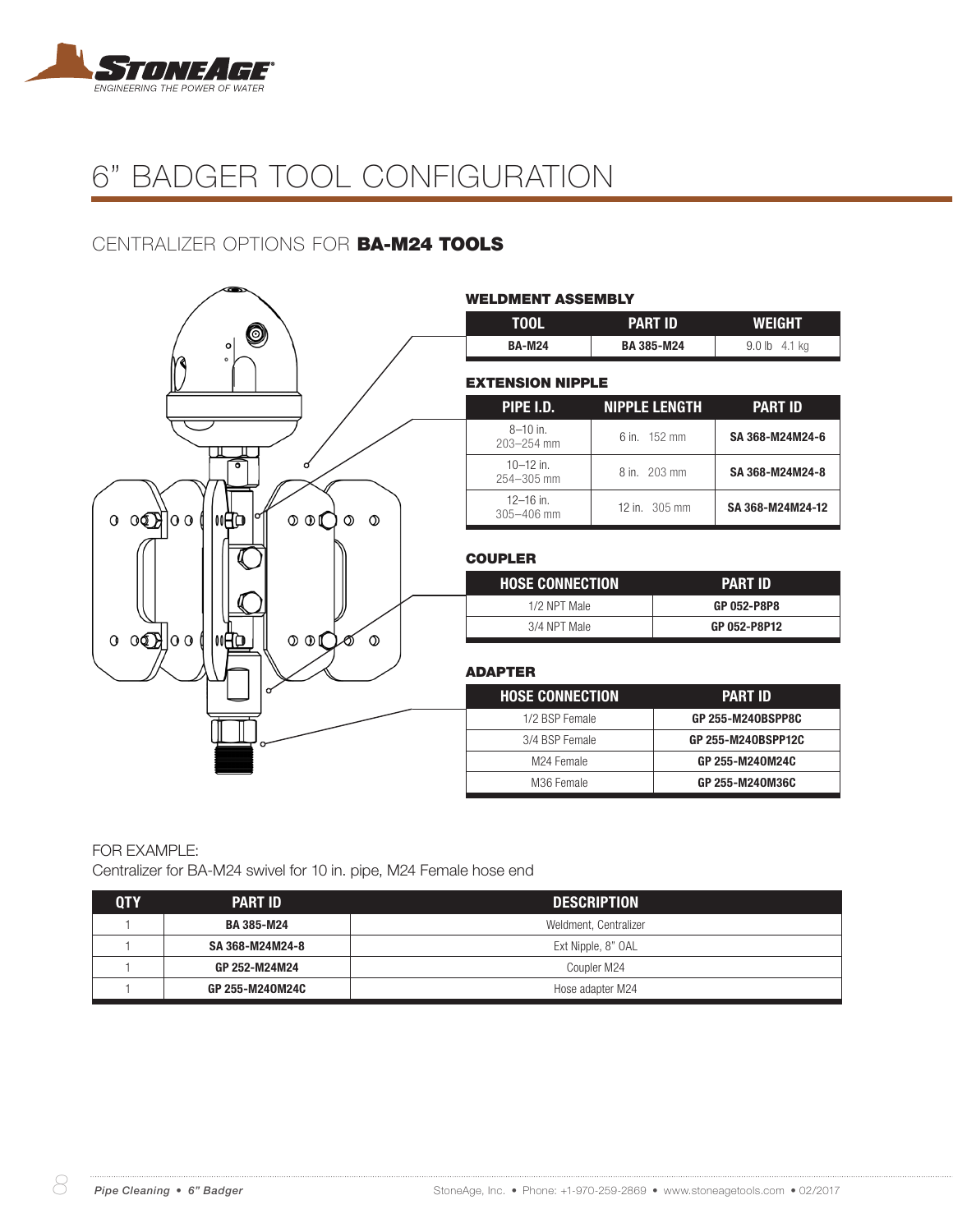## CENTRALIZER OPTIONS FOR BA-MP9 TOOLS



#### FOR EXAMPLE: Centralizer for BA-MP9 swivel for 10 in. pipe, 9/16 MP inlet

| <b>QTY</b> | <b>PART ID</b>    | <b>DESCRIPTION</b>    |
|------------|-------------------|-----------------------|
|            | <b>BA-385-MP9</b> | Weldment, Centralizer |
|            | SA 567-M9M9-8     | Nipple 8" length      |
|            | AF 073-MP9        | Coupler               |
|            | AF 071-MP9        | Collar                |
|            | AF 072-MP9        | Antivibe Gland        |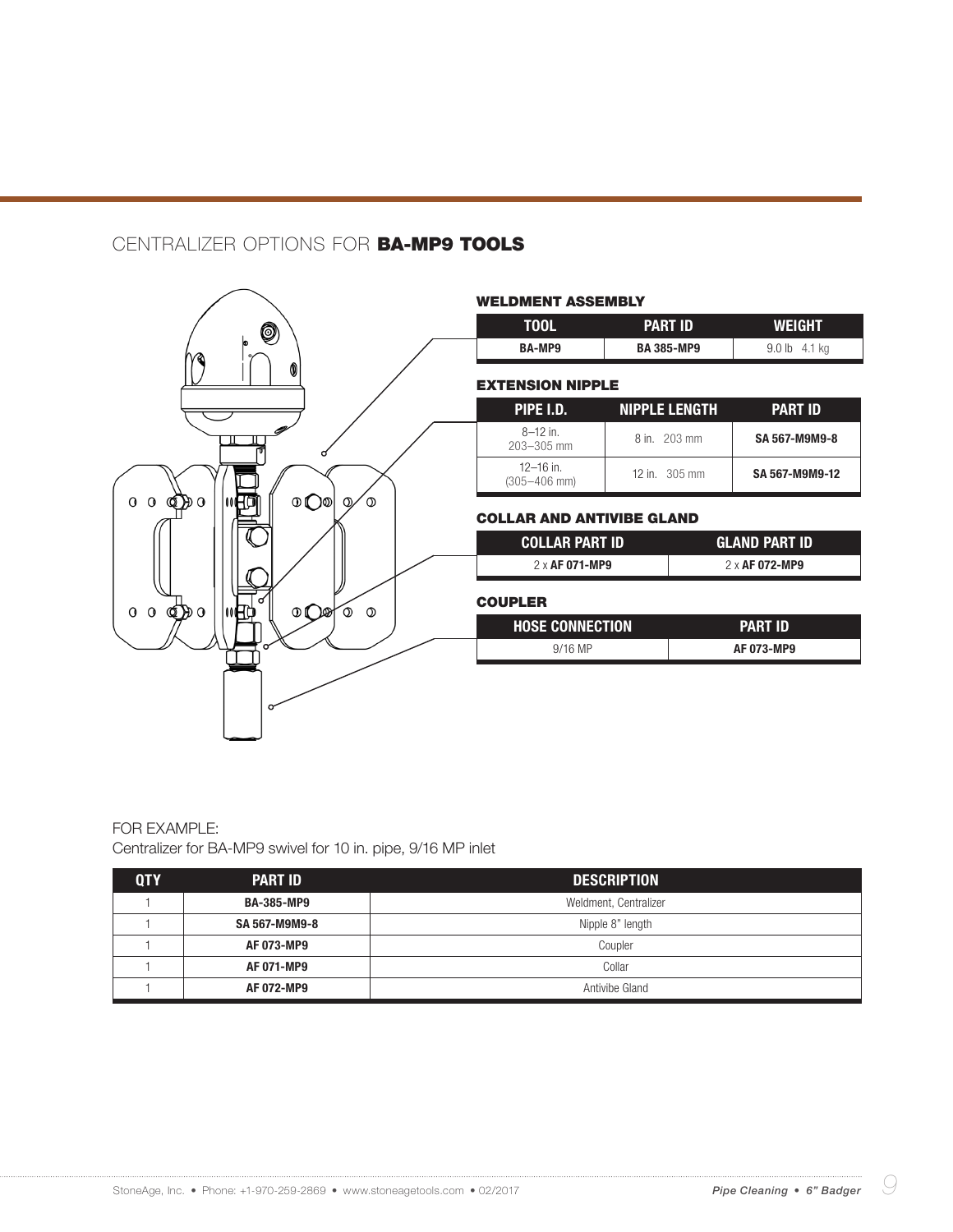

# STEP 8 \**BACKOUT PREVENTER**

Backout preventers increase operator safety by keeping the tool from backing out of the pipe. Several options are available including fixtures for small diameter pipes, pipes with various flange bolt circle diameters, and adapters for pipes with no-flange entry.

| <b>PIPE SIZE</b>            | <b>HOSE OD</b>               | <b>BACKOUT</b><br><b>PREVENTER</b> | <b>DESCRIPTION</b>                                   | <b>WEIGHT</b>                 |
|-----------------------------|------------------------------|------------------------------------|------------------------------------------------------|-------------------------------|
| $4 - 8$ in.<br>100-200 mm   | $0.3 - 1.5$ in.<br>$8-38$ mm | <b>BJ310</b>                       | Backout preventer for<br>small to medium pipes       | 7.6 <sub>h</sub><br>3.4 kg    |
| $5-17$ in.<br>130-430 mm    | $0.3 - 1.5$ in.<br>$8-38$ mm | <b>BJ320</b>                       | Backout preventer for<br>medium to large pipes       | 6.3 <sub>lb</sub><br>$2.6$ kg |
| $15 - 36$ in.<br>380-910 mm | N/A                          | <b>BJ325</b>                       | Extension kit for <b>BJ 320</b><br>backout preventer | 8.5 <sub>th</sub><br>3.6 kg   |
| $8 - 36$ in.<br>130-910 mm  | N/A                          | <b>BJ340</b>                       | No-flange kit for <b>BJ 320</b><br>backout preventer | 17 <sub>h</sub><br>7.7 ka     |



# STEP 6 \**ACCESSORIES**

A Pelican™ brand protection/carrying case with custom cut foam insert is available for 6" Badger tool models.

| (L X W X D)                                             | EXTERIOR DIMENSIONS INTERIOR DIMENSIONS<br>(L X W X D)   | <b>COLOR</b> | <b>CASE PART ID</b> |
|---------------------------------------------------------|----------------------------------------------------------|--------------|---------------------|
| $10.6 \times 9.7 \times 6.9$ in.<br>27 x 24.6 x 17.4 cm | $9.9 \times 7.0 \times 6.1$ in.<br>25.1 x 17.8 x 15.5 cm | <b>Black</b> | <b>BA 080</b>       |



# STEP 7 MAINTENANCE RESOURCES

| TOOL          | <b>SEAL KIT</b>      | <b>SERVICE KIT</b>   | <b>OVERHAUL</b><br><b>KIT</b> | <b>DISK KIT</b> | <b>TOOL KIT</b>      | <b>LUBRICANT</b> | <b>MANUAL</b> |
|---------------|----------------------|----------------------|-------------------------------|-----------------|----------------------|------------------|---------------|
| BA-P8         | <b>BA 602-P8/MP9</b> | <b>BA 600-P8/MP9</b> | <b>BA 610-P8/M9</b>           | <b>BA 606</b>   | <b>BA 612-P8/MP9</b> | <b>BJ 048-F</b>  | <b>PL 503</b> |
| <b>BA-M24</b> | <b>BA 602-P8/MP9</b> | <b>BA 600-P8/MP9</b> | <b>BA 610-P8/M9</b>           | <b>BA 606</b>   | <b>BA 612-P8/MP9</b> | <b>BJ 048-F</b>  | <b>PL 503</b> |
| <b>BA-MP9</b> | <b>BA 602-P8/MP9</b> | <b>BA 600-P8/MP9</b> | <b>BA 610-P8/M9</b>           | <b>BA606</b>    | <b>BA 612-P8/MP9</b> | <b>BJ 048-F</b>  | <b>PL 503</b> |

Kit components and tool maintenance/assembly videos are available on the StoneAge website: WWW.STONEAGETOOLS.COM

For questions or help with a specific application, configuration or tool repairs, please contact your StoneAge Customer Service.